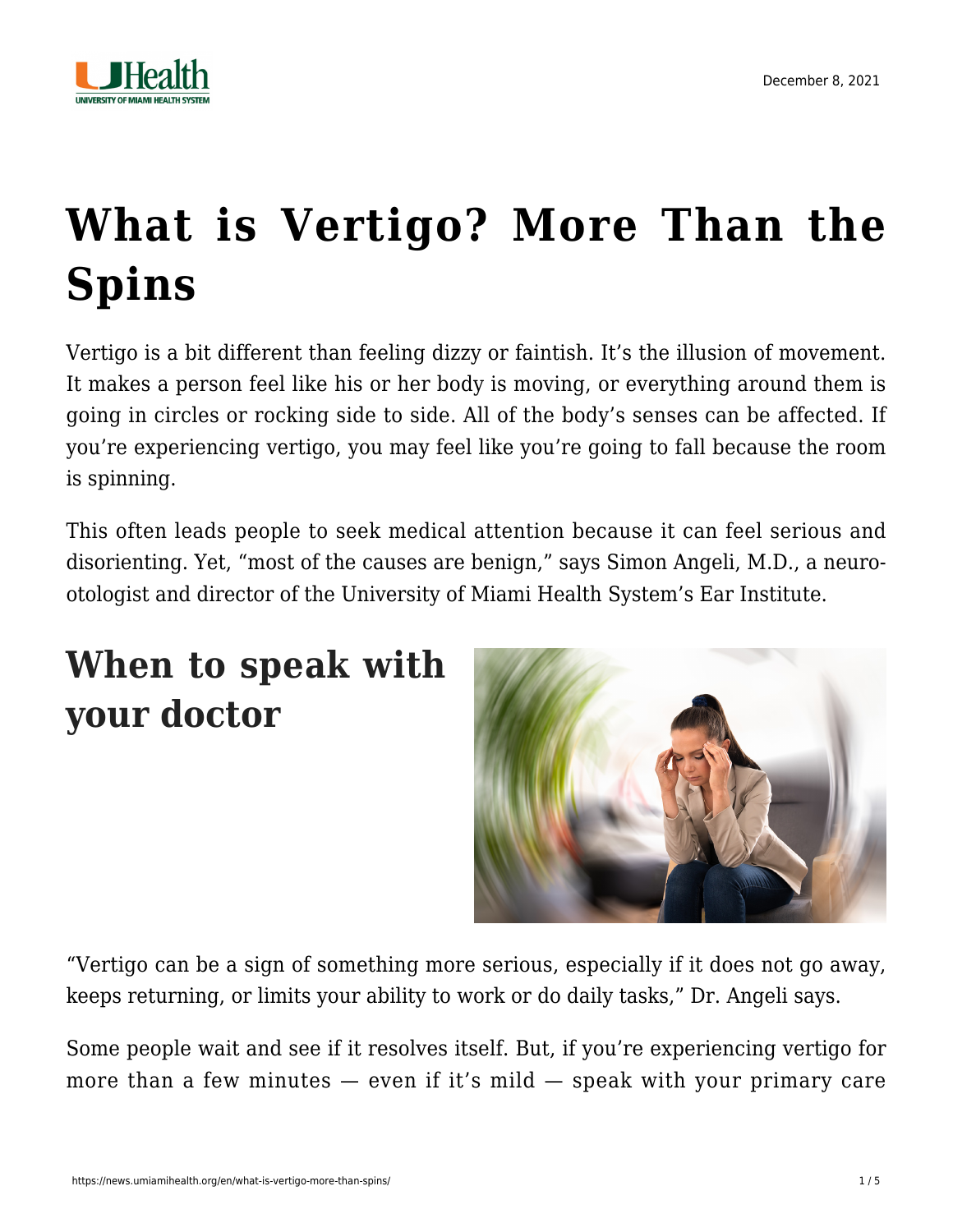

physician.

### **When to seek urgent care**

If you're experiencing other problems in combination with vertigo, seek immediate medical attention. These issues include vomiting, visual changes, sensitivity to light, paralysis of any limbs, slurred speech, facial paralysis, chest pain, and blurred vision.

"If you're also experiencing hearing loss, there may be a short window to recover or reduce this loss," so urgent care is needed, says Dr. Angeli.

# **What you should tell your doctor**

- "The most important thing is to identify the trigger, if possible," Dr. Angeli says. "Is it body movement, exerting a lot of effort, loud sounds, head trauma, or certain drugs or foods?"
- Note the duration of the episode (seconds, minutes, or hours). When did it start?
- How severe is it? Do you feel like you're going to fall over? Are you able to safely drive?

This information, plus your medical history, will help the doctor determine the type, the trigger, and the best course of treatment for you.

# **What causes vertigo?**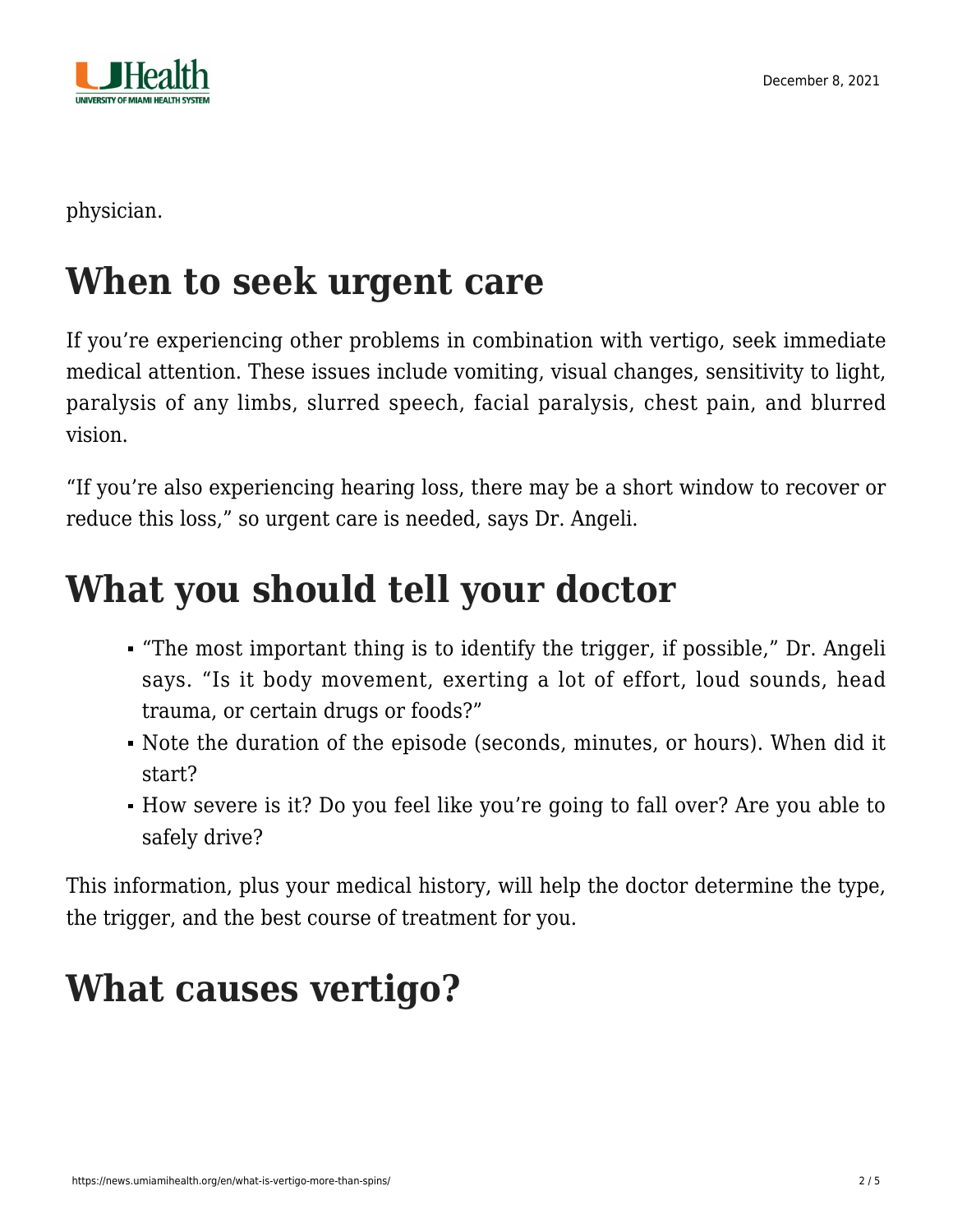

#### **Head trauma or a rapid change in head movement**

Benign paroxysmal positional vertigo (BPPV) is the most common cause of vertigo. It often comes with involuntary, abnormal eye movements. BPPV can occur spontaneously or be triggered by a blow to the head.

"BPPV is caused by floating particles located in the inner ear that keep moving around, even when your head stops moving," says Dr. Angeli. "This causes a mismatch of information to the sensors in the brain and body that sense balance and body positioning."

#### **Inner ear problem**

Peripheral vertigo is caused by a problem, typically inflammation, affecting the inner ear or vestibular nerve. Viral inflammation of the inner ear and the balance nerve can cause constant vertigo and imbalance lasting hours to days.

#### **Neurological trauma/brain injury or disease**

Central vertigo stems from a problem in the brain caused by a stroke, traumatic brain injury, infection, brain tumor, or multiple sclerosis.

#### **[Meniere's disease](https://umiamihealth.org/treatments-and-services/ear,-nose,-and-throat-(ent)/audiology-(hearing)/meniere%E2%80%99s-disease)**

This treatable inner-ear disorder can cause fluid to build up and cause vertigo episodes lasting minutes to a few hours. It's usually accompanied by hearing loss and ear pressure in one ear.

#### **Migraines**

Migraine headaches can trigger vertigo for minutes to hours. This can be hereditary.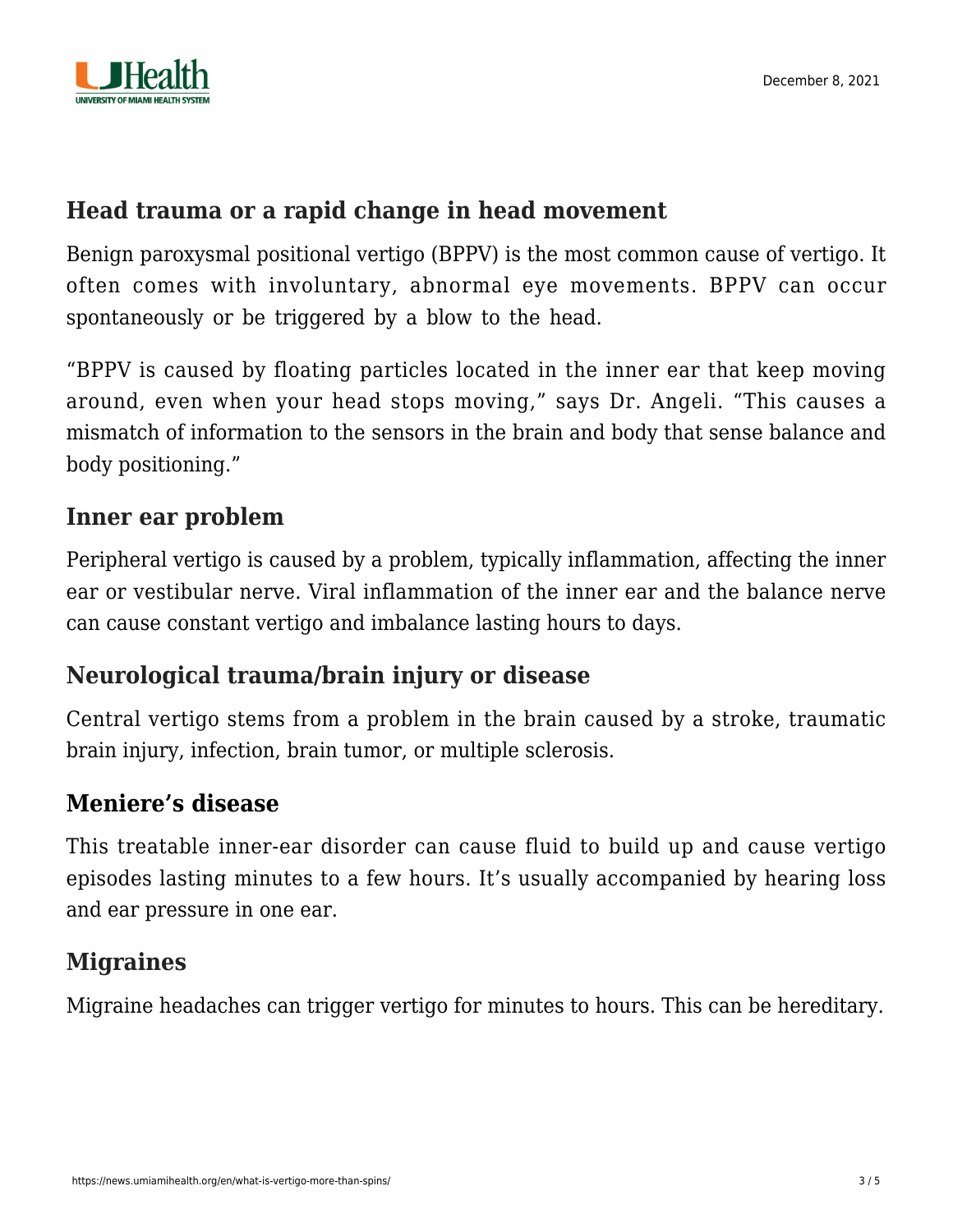

#### **[Genetics](https://umiamihealth.org/treatments-and-services/genetics)**

Familial benign recurrent vertigo can be passed down in families, especially among those with migraine-induced episodes of vertigo.

### **Neck/cervical problems**

While less common, cervical genic vertigo is caused by neck/cervical spine issues.

"Vertigo can be caused by vascular problems (such as poor circulation, heart conditions, or stroke), metabolic issues (like diabetes), and as an adverse effect of prescription drugs," says Dr. Angeli. "For others, vertigo is psychogenic, meaning it has no detectable cause."

### **How is vertigo treated?**

Following a physical exam and ancillary tests to rule out specific causes of the dizziness, an ear, nose, and throat specialist can determine the right course of treatment. In some cases, it resolves itself without medical treatment.

"Vertigo due to inner-ear inflammation is often treated with corticosteroids," says Dr. Angeli. "There are now a number of drug therapies to prevent migraine-related vertigo that are very effective. Meniere's vertigo can be prevented by dietary modification and drugs to decrease the excess fluid buildup in the inner ear. Rarely, surgery is indicated to cure some types of inner-ear vertigo."

For some, treatment may include physical therapy exercises (called vestibular rehabilitation) or repositioning maneuvers (known as the canalith repositioning procedure). Some of the exercises or maneuvers may be done at home once you learn the proper technique. Avoid movements that trigger or worsen the sensation of spinning or falling.